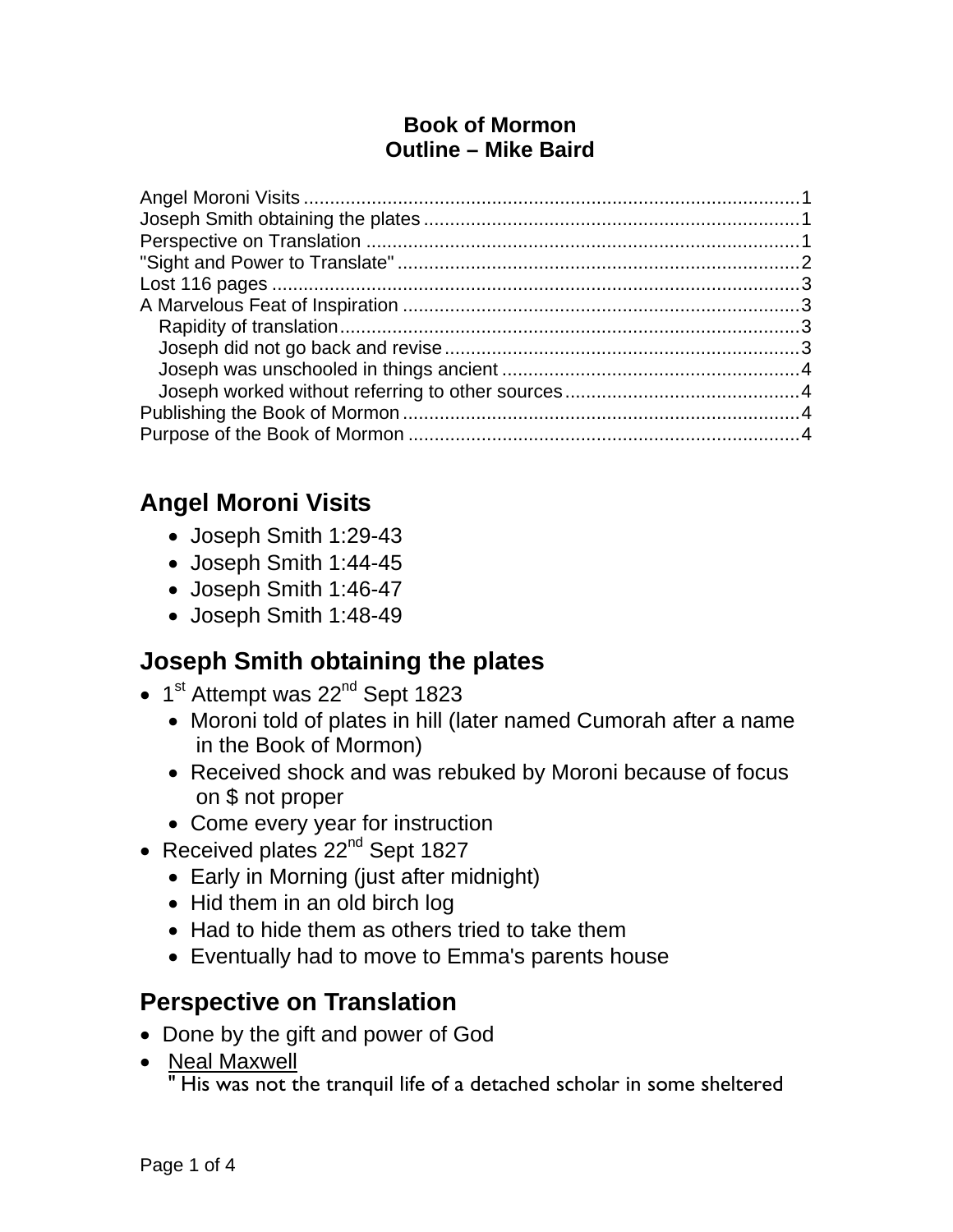sanctuary where he could work at his uninterrupted leisure. Chores had to be done. His family had to be cared for. " ("By the Gift and Power of God," Ensign, Jan. 1997, 36)

• Neal Maxwell

"Upon inquiring, Hyrum was told by the Prophet Joseph that "it was not intended to tell the world all the particulars of the coming forth of the Book of Mormon" and that "it was not expedient for him to relate these things" (History of the Church, 1:220). Thus what we do know about the actual coming forth of the Book of Mormon is adequate, but it is not comprehensive." ("By the Gift and Power of God," Ensign, Jan. 1997, 36)

## **"Sight and Power to Translate"**

- Joseph Smith alone knows how it was done but he did not describe details
- Several observers (Martin Harris, David Whitmer, Joseph Knight) noted that by use of the interpreters the words would appear in English to be read by Joseph and written by the scribe
	- Apparently did not the usual process of going back and forth between the original text and providing a translation
	- Joseph apparently did not need to become expert in the ancient language
	- Apparently the plates would not even be open in front of him but rather would be closed under a piece of cloth
- Process not easy
	- Oliver Cowdery failed (D&C 7-9)
	- David Whitmer tells of times when Joseph could not translate
		- Rough Stone Rolling Pg 76-77
	- Neal Maxwell

"Whatever the details of the process, it required Joseph's intense, personal efforts along with the aid of the revelatory instruments. The process may have varied as Joseph's capabilities grew, involving the Urim and Thummim but perhaps with less reliance upon such instrumentalities in the Prophet's later work of translation. Elder Orson Pratt of the Quorum of the Twelve Apostles said Joseph Smith told him that he used the Urim and Thummim when he was inexperienced at translation but that later he did not need it" ("By the Gift and Power of God," Ensign, Jan. 1997, 36)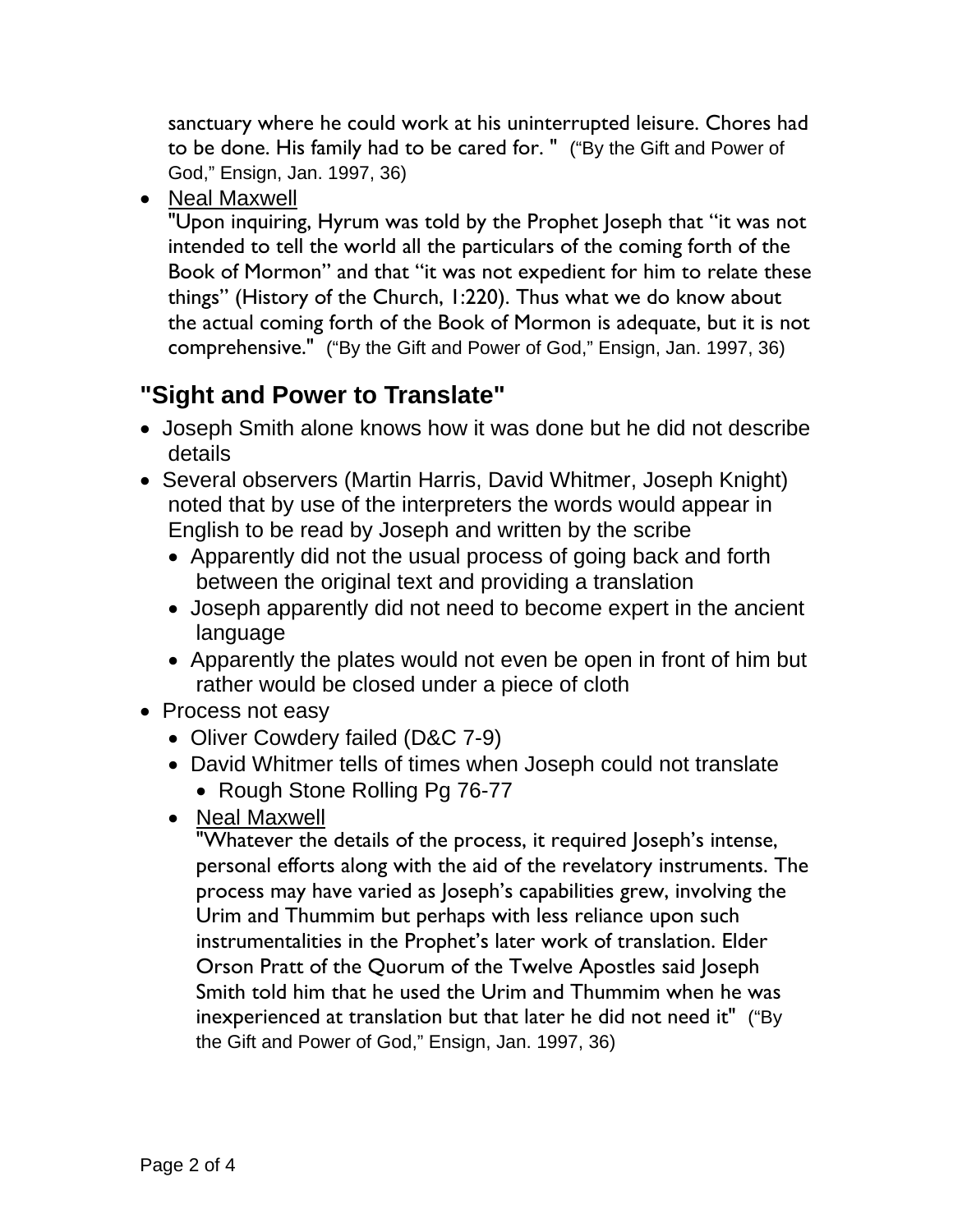## **Lost 116 pages**

- April June 1828 book of Lehi translated
- To placate Martin Harris' wife
- Joseph asked multiple times was told no at first
- Martin broke the covenant and began showing it to whomever
- Plates and power to translate were taken away
- D&C 3: Should have feared God more than man
- D&C 10: Power to translate restored

# **A Marvelous Feat of Inspiration**

Neal Maxwell lays out four marvels of the Book of Mormon translation

### *Rapidity of translation*

- 65 working days
	- $\bullet$  ~10 pages per day
	- 1 page per day is considered very good today for translation (with computers, references etc.)
	- Most done in May June 1829 with Oliver Cowdery as scribe

#### *Joseph did not go back and revise*

• Emma Smith

""After meals, or after interruptions, [Joseph] would at once begin where he had left off, without either seeing the manuscript or having any portion of it read to him"" ("Last Testimony of Sister Emma," Saints' Herald, 1 Oct. 1879, 290)

- No need to go back and revise divinely supplied text
- Spelled out difficult names
	- Neal Maxwell

" Emma does mention, however, and so does David Whitmer, the Prophet's spelling out of unfamiliar names, letter by letter, especially if asked by the scribe. For instance, Oliver Cowdery first wrote the name Coriantumr phonetically. He then immediately crossed out his phonetic spelling and spelled the name as we now have it in the Book of Mormon. Coriantumr with its "-mr" ending clearly would have required a letter-byletter spelling out by the Prophet." ("By the Gift and Power of God," Ensign, Jan. 1997, 36)